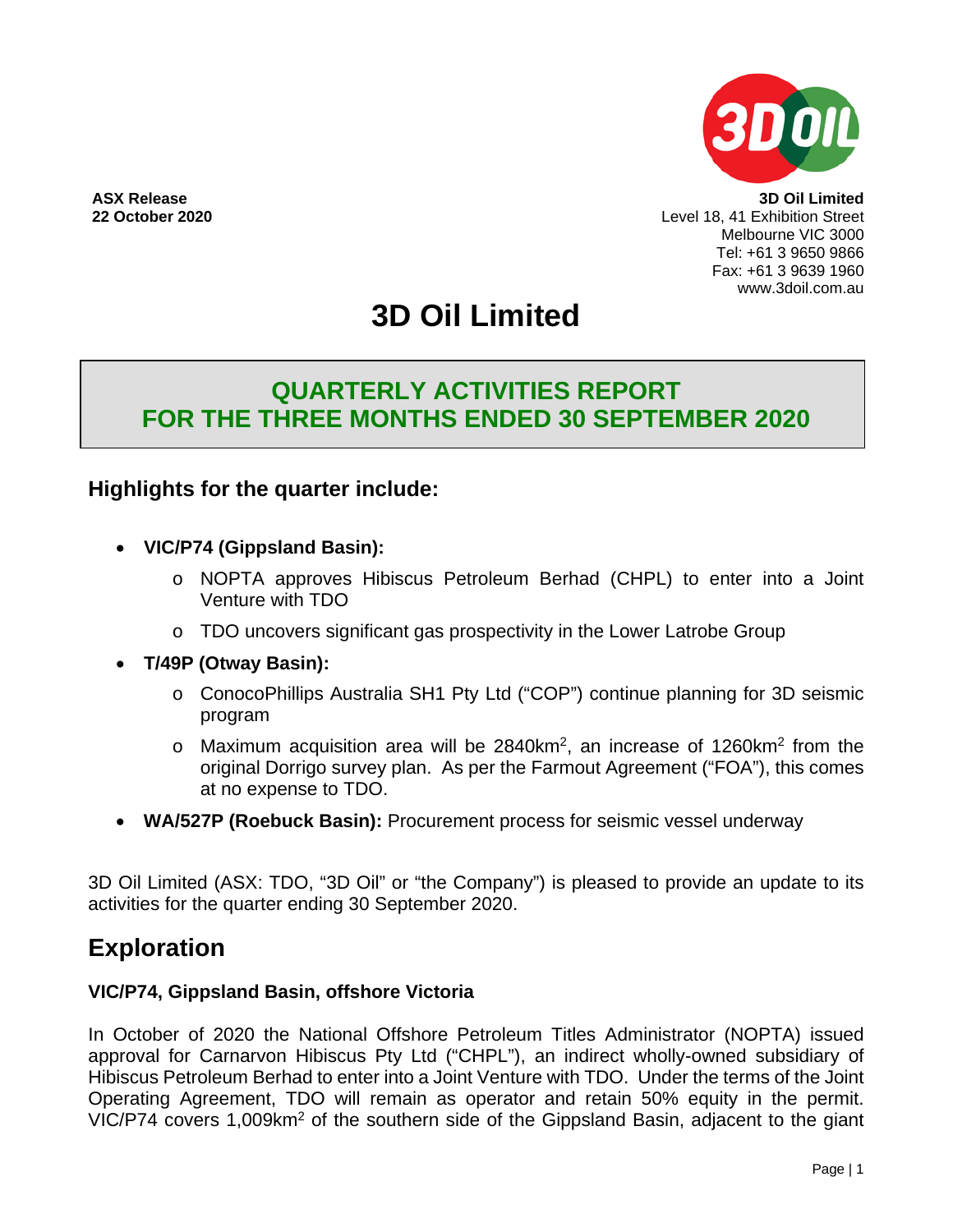Kingfish Oil Field, the largest oil field ever discovered in Australia having produced over one billion barrels of oil to date.

In July 2020, the Joint Venture purchased  $1004 \, \text{km}^2$  of the CGG Gippsland ReGeneration Reprocessing over the VIC/P74 permit area (Figures 2 and 3), including full and offset stacks, gathers and velocity model thereby fulfilling a major work commitment of the Primary Term. Preliminary screening of the data has confirmed significant uplift in seismic image quality, (Figure 5).



*Figure 2: VIC/P74 permit with purchased CGG 3D seismic reprocessing*

Interpretation of this reprocessed dataset has advanced significantly over this quarter, and based on preliminary results, the Company has identified strong potential for gas targets throughout the Lower Latrobe Group. The Golden Beach Subgroup of the Lower Latrobe Group forms an important play in VIC/P74 because of the proven petroleum system associated with the Omeo gas-condensate discovery, as well as the trap potential realised by the previous operator.

Mapping of the Golden Beach Subgroup has revealed a variety of trapping styles within the eastern side of the permit, and the Company is optimistic that identified structures are large enough to hold commercial volumes of hydrocarbons, particularly gas. A variety of other traps have also been identified within the Upper Latrobe Group.

Previous drilling failures in the permit have been attributed to invalid closures due to significant depth conversion error, owing to velocity anomalies within the overburden. Accordingly, 3D Oil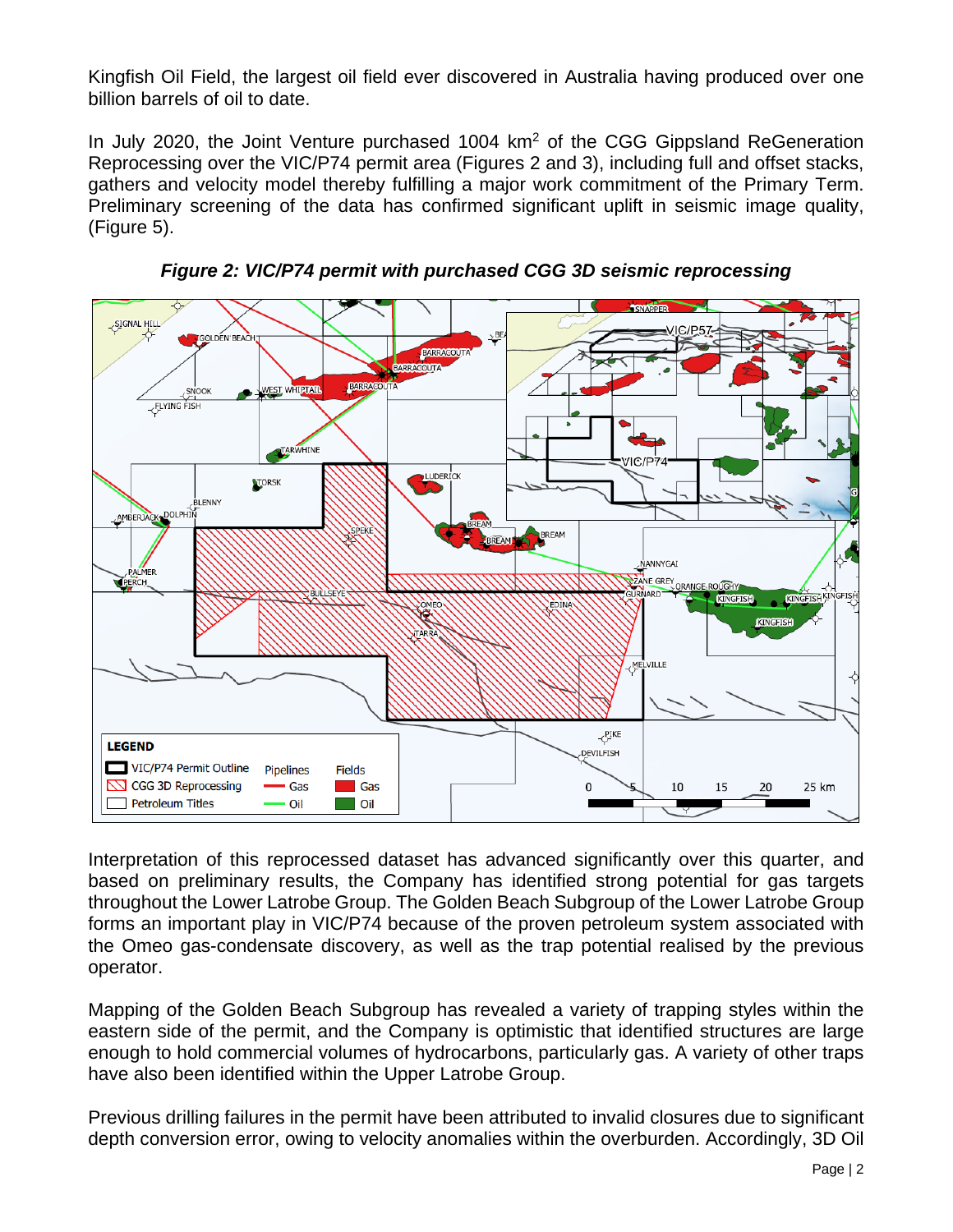plans to complete its seismic interpretation over the following quarter and undertake detailed depth conversion studies to reduce the uncertainty on the configuration and size of identified structural closures. Once depth conversion has been completed, the Company will undertake a volumetric assessment and release prospective resource estimations to the market.

Despite the early stage of the work programme, the Company has been approached by several parties interested in farm-in options and is currently hosting data rooms.

The Gippsland Basin is extremely important for gas supply to south-east Australia, however, existing gas production from the basin is known to be in rapid decline. 3D Oil believes that the Joint Venture's growing list of gas prospects in the west Gippsland basin will be strategically placed to address an upcoming shortfall in gas supply.

### *Figure 3: Comparison of the legacy 3D data (top image) with CGG 3D seismic reprocessing purchased by the Joint Venture*



ourtesy of CGG Multi-Client & New Ventures CGG

### **T/49P, Otway Basin, offshore Tasmania**

3D Oil holds 20% interest in the T/49P exploration permit, which covers 4,960km2 of the strategic offshore Otway Basin. The permit is located adjacent to the producing Thylacine and Geographe gas fields (100% owned by Beach Energy Limited (ASX: BPT)).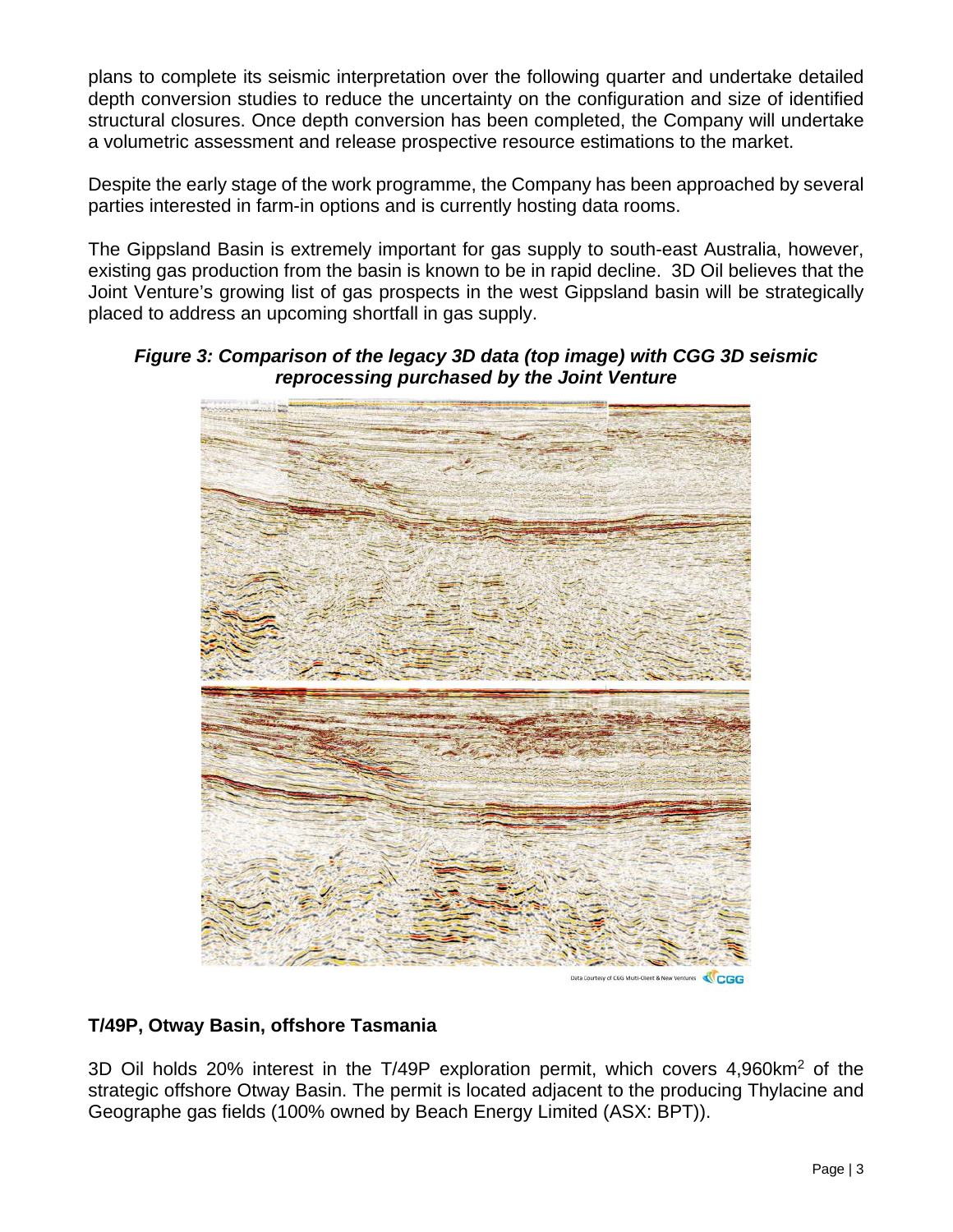ConocoPhillips Australia SH1 Pty Ltd ("COP") holds 80% interest in the permit and is operating. In accordance with the Farm out Agreement ("FOA"), COP will now undertake the acquisition of a 3D seismic survey of not less than 1580 km<sup>2</sup> within the Permit to which TDO will make no financial contribution.

Throughout the quarter COP progressed with planning for acquisition of the Sequoia 3D Marine Seismic Survey (MSS). The survey, formerly known as Dorrigo, will now cover approximately  $2840$ km<sup>2,</sup> which is an increase of  $1260$ km<sup>2</sup>. Due to the increase in size of the survey, and transfer of operatorship to COP, additional time is required to prepare a new Environment Plan and secure a seismic vessel. As such, this survey is now planned for the second half of CY 2021.

TDO welcomes the proposed increase of acquisition foot-print. In combination with the Flanagan 3D MSS, acquired by TDO in 2014, the majority of the T/49-P permit will be covered by high quality, modern 3D seismic data. This will allow the Joint Venture to evaluate the full potential of the permit. The primary objective of the survey is to cover remaining leads in the central and southern sections of the T/49P acreage and provide further detail on the Flanagan Prospect. Once processing and interpretation is complete, it is hoped that the Joint venture will be able to generate a permit-wide prospect seriatim that will inform the best possible drilling location.

Upon completion of the 3D seismic program, COP may elect to drill an exploration well which will fulfill the current Year 6 work commitment. In the event COP elects to drill such exploration well, the Company will be carried for up to US\$30 million in drilling costs after which it will contribute 20% of drilling costs in line with its interest in the Permit.



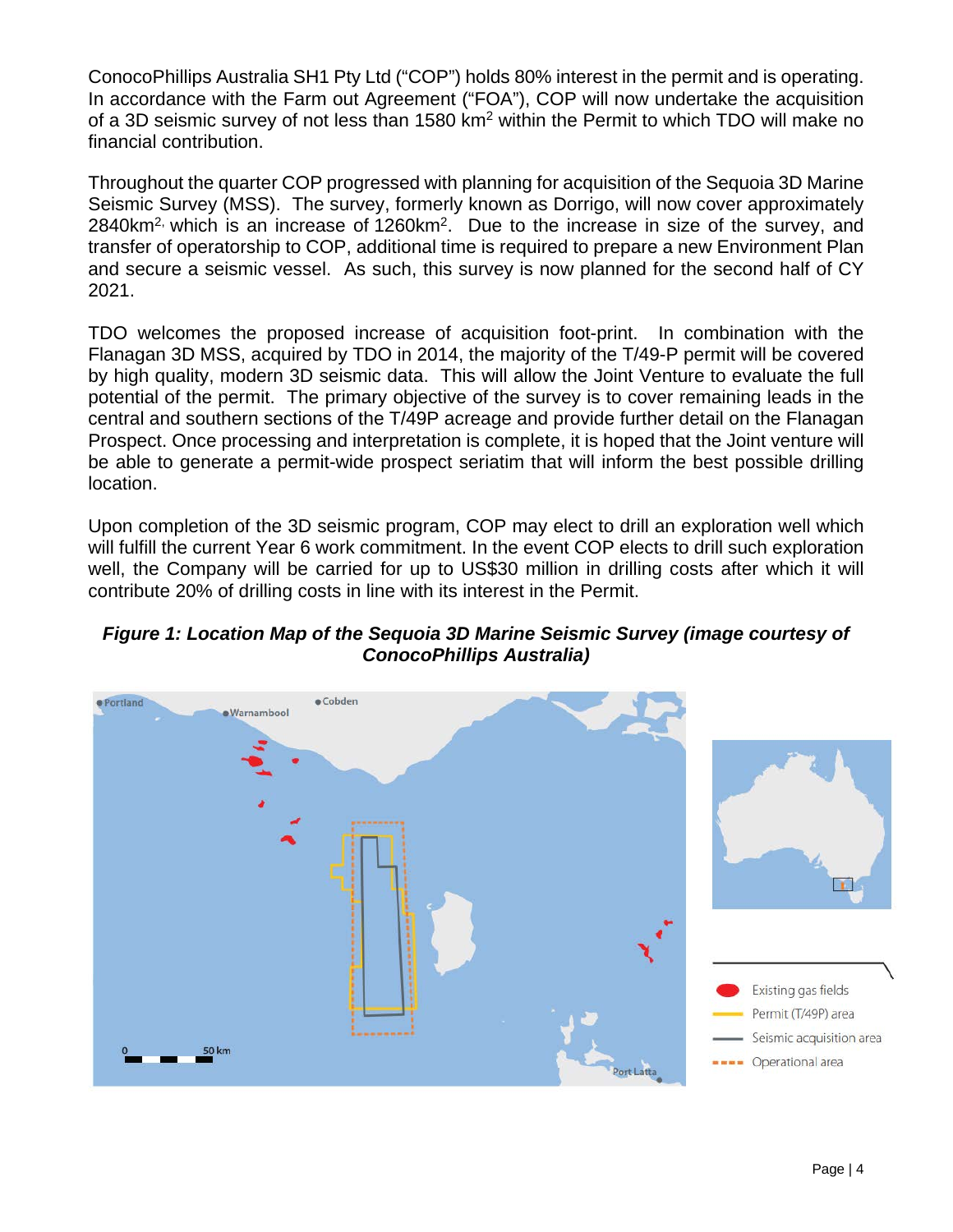## *Table 1: T/49P Prospective Resource Estimate (TCF) Recoverable Gas*

*(ASX ann. 27-Jul-17)*

| Location                      | <b>Status</b> | Low  | <b>Best</b> | High  |
|-------------------------------|---------------|------|-------------|-------|
| Flanagan                      | Prospect      | 0.53 | 1.34        | 2.74  |
| Munro (T/49P Part)            | Lead          | 0.04 | 0.19        | 0.57  |
| <b>Whistler Point</b>         | Lead          | 0.82 | 2.04        | 8.95  |
| <b>British Admiral</b>        | Lead          | 0.37 | 1.03        | 4.45  |
| <b>Seal Rocks</b>             | Lead          | 0.95 | 4.64        | 10.64 |
| Harbinger                     | Lead          | 0.33 | 0.79        | 1.43  |
| <b>T/49P Arithmetic Total</b> |               | 3.04 | 10.03       | 28.77 |

*The estimated quantities of petroleum that may potentially be recovered by the application of a future development project(s) relate to undiscovered accumulations. These estimates have both an associated risk of discovery and a risk of development. Further exploration appraisal and evaluation is required to determine the existence of a significant quantity of potentially moveable hydrocarbons*

### **WA-527-P, Bedout Sub-basin, offshore Western Australia**

3D Oil holds 100% interest in the WA-527-P exploration permit, which covers 6,500km2 of the offshore Bedout Sub-basin. The permit is located adjacent to oil and gas/condensate discoveries at Roc, Phoenix South and Dorado (Figure 2).

Last quarter the Company received approval from the government regulator NOPSEMA to undertake acquisition of the Sauropod 3D MSS. Throughout this quarter the Company progressed with a vessel procurement process in order to secure a vessel that will be capable of acquiring the survey within the constraints of the approved Environment Plan.

The Sauropod 3D MSS is approved for a maximum full fold acquisition area of 3447km<sup>2</sup> and is planned to take place between January and April inclusive of 2021. The survey is primarily aimed at determining the potential for traps associated with a Triassic erosional channel system that is analogous to that which provides the trapping mechanism for the nearby Dorado discovery (Figure 3). The survey is also intended to provide further insight on the size of the Whaleback and Salamander leads and the potential of the Palaeozoic petroleum system in the north-east of the acreage.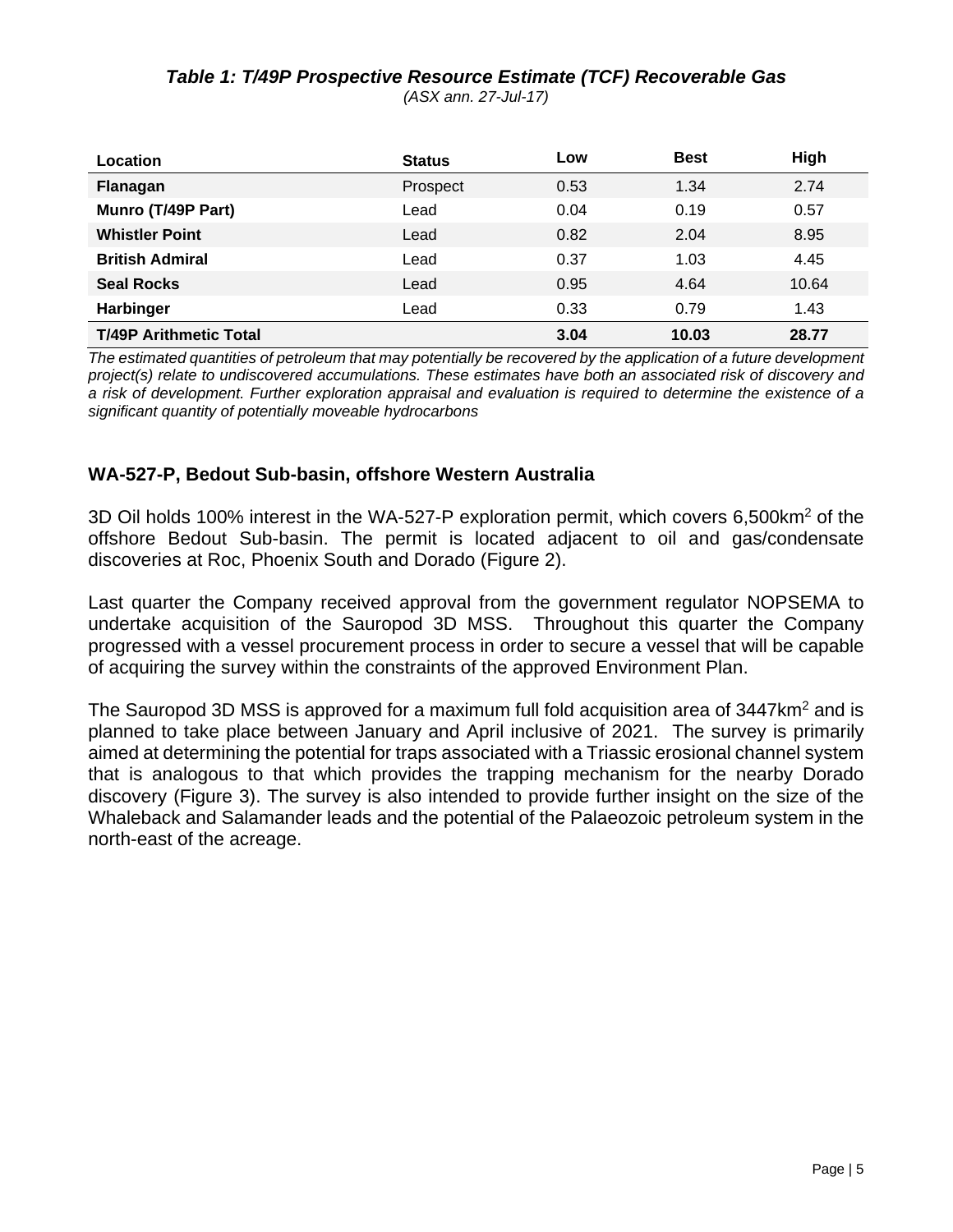

## *Figure 3: Location of Sauropod 3D MSS Environmental Planning Area*

| Table 2: WA-527-P Prospective Resource Estimate (MMbbls) Recoverable Oil |                   |     |             |             |  |  |
|--------------------------------------------------------------------------|-------------------|-----|-------------|-------------|--|--|
| <b>Prospect</b>                                                          | <b>Stat</b><br>us | Low | <b>Best</b> | <b>High</b> |  |  |
| <b>Salamander</b>                                                        | Lead              | 57  | 191         | 713         |  |  |
| <b>Jaubert</b>                                                           | Lead              | 17  | 72          | 205         |  |  |
| <b>Whaleback</b>                                                         | Lead              | 16  | 87          | 219         |  |  |
| <b>WA-527-P</b><br>349<br>1.138<br>90<br><b>Arithmetic Total</b>         |                   |     |             |             |  |  |
| (ASX ann. 26-Feb-18)                                                     |                   |     |             |             |  |  |

*The estimated quantities of petroleum that may potentially be recovered by the application of a future development project(s) relate to undiscovered accumulations. These estimates have both an associated risk of discovery and a risk of development. Further exploration appraisal and evaluation is required to determine the existence of a significant quantity of potentially moveable hydrocarbons.*

### **VIC/P57, Gippsland Basin, offshore Victoria**

TDO holds 24.9% interest in the VIC/P57 exploration permit in the offshore Gippsland Basin with Joint Venture ("JV") partner and operator, Hibiscus Petroleum. 3D Oil acts as technical adviser to the JV.

The Joint Venture have identified two drilling candidates in the permit including; Felix and Pointer. The Pointer Prospect is an AVO supported gas target, located close to shore and nearby infrastructure. It is well placed to supply resources to the east Australian gas market. The Felix Prospect is a low risk Oil & Gas prospect located between the Wirrah discovery and Moonfish field.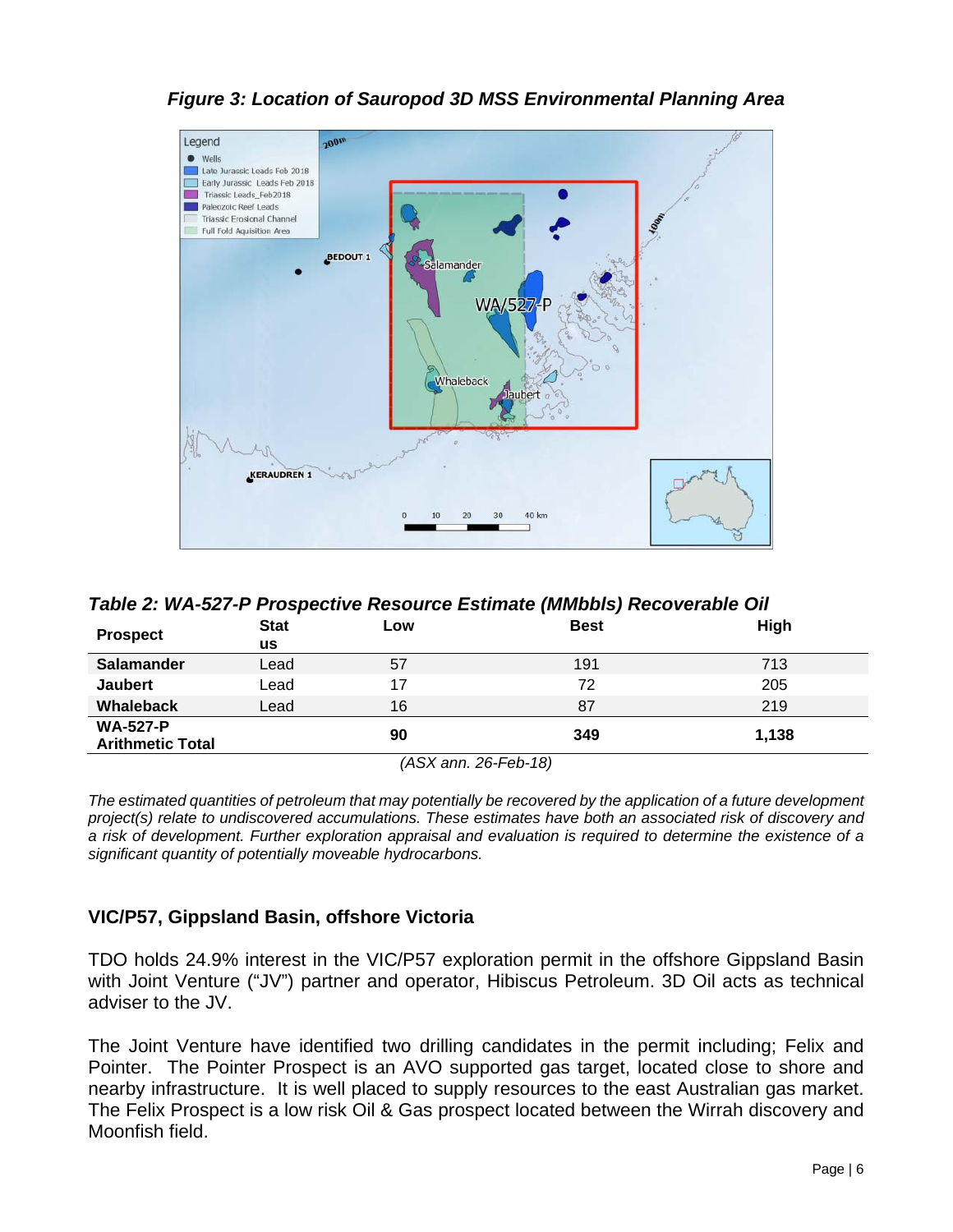The Joint Venture looks forward to adding to its Gippsland Basin Seriatim with leads and prospects identified within VIC/P74.



*Figure 5: Prospects and Leads, VIC/P57*

*Figure 6: Pointer Prospect Response on Offset Stacks.*

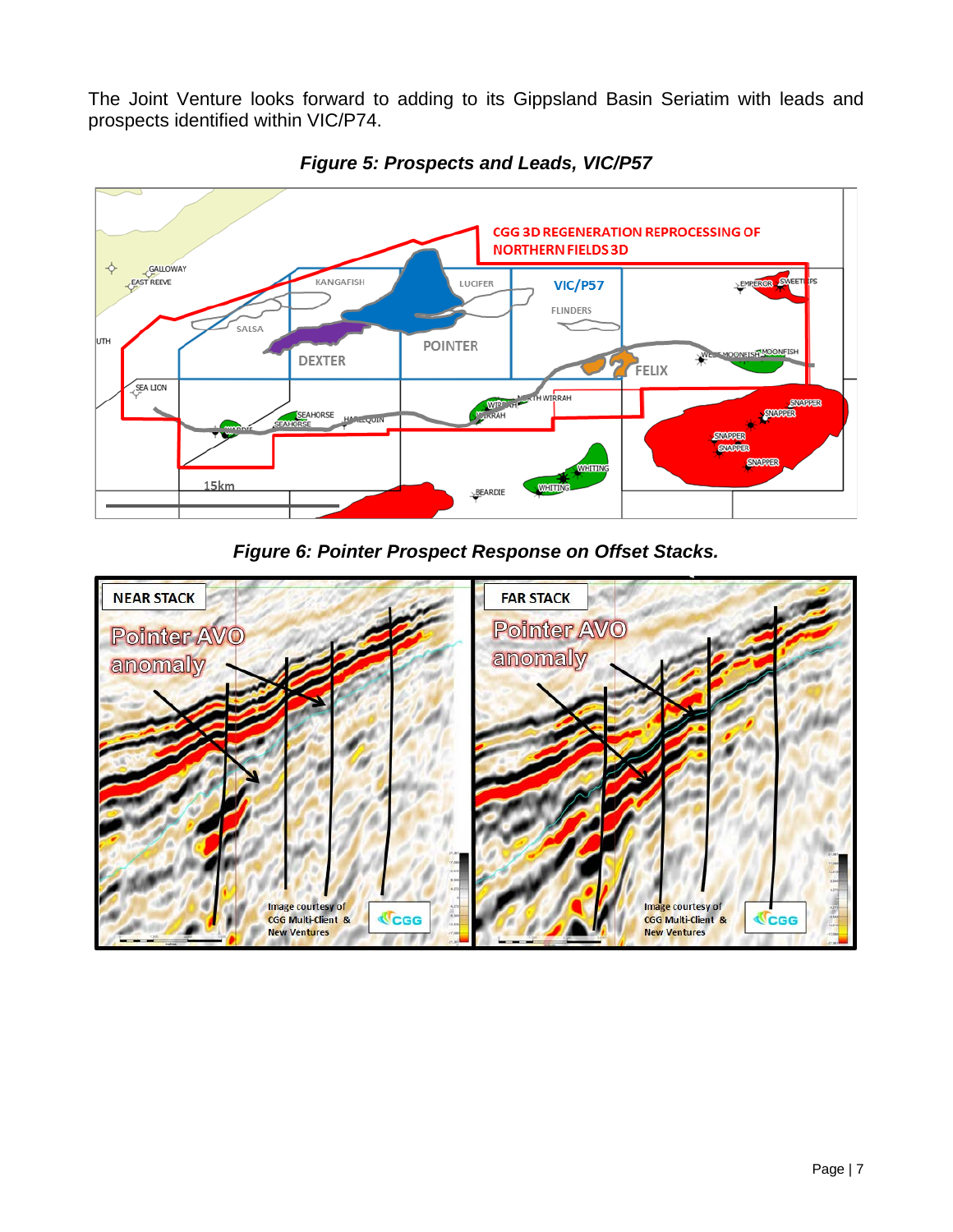#### *Table 3: VIC/P57 Prospective Resources Estimate (MMbbls) Recoverable Oil (ASX ann. 27-Jul-17)*

| Location                        | <b>Status</b> | Low  | <b>Best</b> | High |
|---------------------------------|---------------|------|-------------|------|
| <b>Felix</b>                    | Prospect      | 6.8  | 15.9        | 26.9 |
| <b>Salsa</b>                    | Lead          | 10.7 | 15.1        | 20.6 |
| <b>VIC/P57 Arithmetic Total</b> |               | 17.5 | 31.0        | 47.5 |

### *Table 4: VIC/P57 Prospective Resource Estimate (BCF) Recoverable Gas*

| Location                        | <b>Status</b> | Low   | <b>Best</b> | High  |
|---------------------------------|---------------|-------|-------------|-------|
| <b>Pointer</b>                  | Prospect      | 140.1 | 235.3       | 364.9 |
| <b>Dexter</b>                   | Lead          | 37.0  | 132.0       | 259.1 |
| <b>VIC/P57 Arithmetic Total</b> |               | 177.1 | 367.2       | 624.0 |

*The estimated quantities of petroleum that may potentially be recovered by the application of a future development project(s) relate to undiscovered accumulations. These estimates have both an associated risk of discovery and a risk of development. Further exploration appraisal and evaluation is required to determine the existence of a significant quantity of potentially moveable hydrocarbons.*

### *Corporate*

As at 30 September 2020, the Company held cash and cash equivalents of approximately A\$4,021,000.

Payments to related parties and their associates during the quarter as outlined in Section 6 of the accompanying Appendix 5B to this quarterly activities report were A\$107k. These payments are related to salaries, superannuation and Director's fees paid to directors and related entities during the September 2020 quarter.

### **Petroleum Tenement Holdings**

As at 30 September 2020, 3D Oil's petroleum tenement holdings were:

| <b>Tenement and Location</b>         | <b>Beneficial interest</b><br>at 30 June 2020 | <b>Beneficial interest</b><br>acquired / (disposed) | <b>Beneficial interest at</b><br>30 September 2020 |
|--------------------------------------|-----------------------------------------------|-----------------------------------------------------|----------------------------------------------------|
| <b>VIC/P57</b>                       | 24.9%                                         | nil                                                 | 24.9%                                              |
| <b>Offshore Gippsland Basin, VIC</b> |                                               |                                                     |                                                    |
| <b>T/49P</b>                         | <b>20%</b>                                    | nil                                                 | <b>20%</b>                                         |
| <b>Offshore Otway Basin, TAS</b>     |                                               |                                                     |                                                    |
| <b>WA-527-P</b>                      | 100%                                          | nil                                                 | 100%                                               |
| <b>Offshore Roebuck Basin, WA</b>    |                                               |                                                     |                                                    |
| <b>VIC/P74</b>                       | $100\%$ <sup>1</sup>                          | nil                                                 | $100\%$ <sup>1</sup>                               |
| <b>Offshore Gippsland Basin, VIC</b> |                                               |                                                     |                                                    |

*<sup>1</sup> On 4 October 2019, 3D Oil announced that Hibiscus Petroleum Berhad had elected to enter into a Joint Venture with 3D Oil in the newly awarded offshore Gippsland Basin permit VIC/P74. TDO will remain as operator with 50% equity when a JOA is signed by both parties and required government approvals. On 9 October 2020, 3D Oil announced that the National Offshore Petroleum Titles Administrator (NOPTA) approved Hibiscus Petroleum Berhad to enter into a Joint Venture with TDO in the offshore Gippsland Basin exploration permit VIC/P74. Under the terms of the Assignment Agreement, TDO will remain as operator with 50% equity.*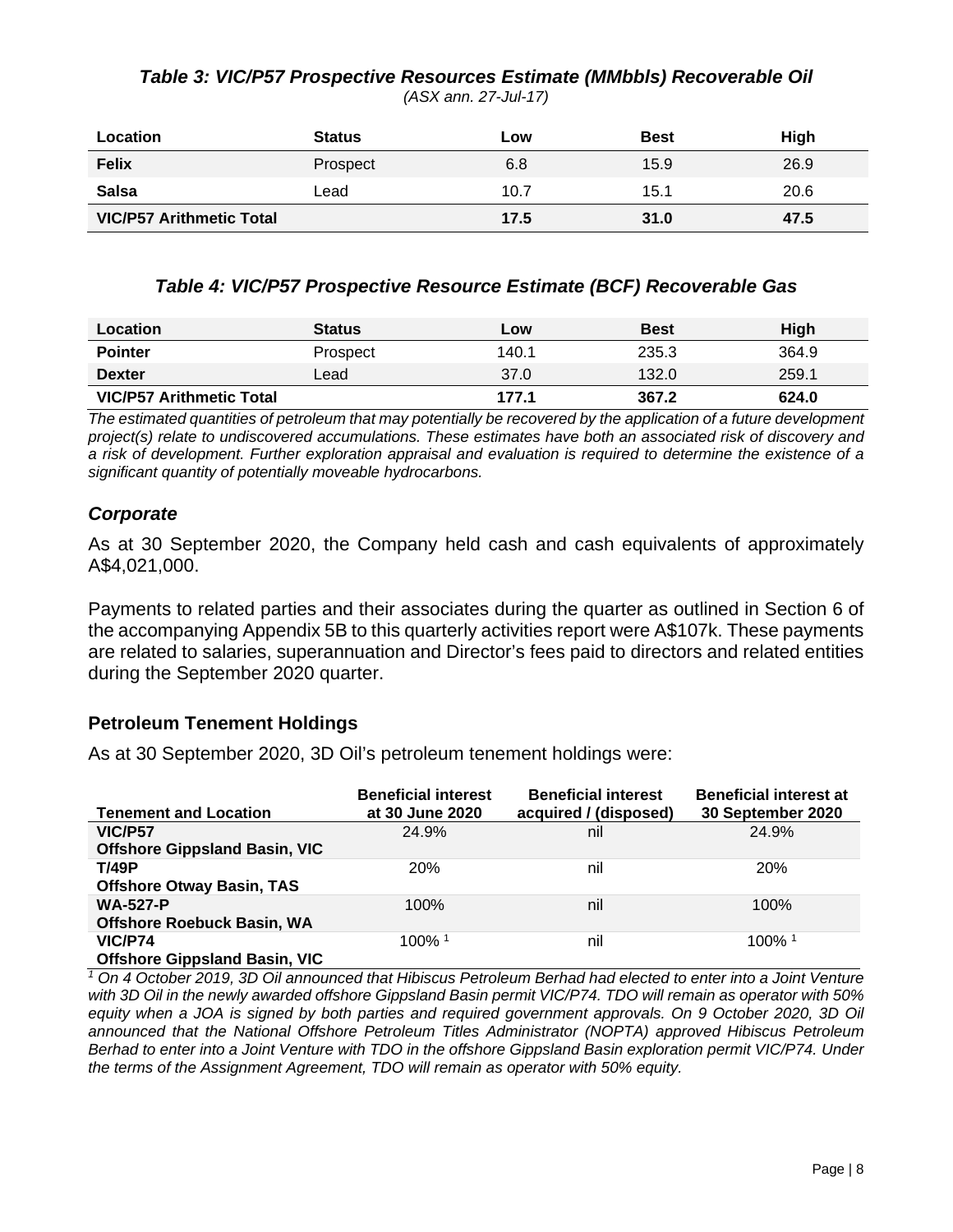This announcement is authorised for release by the Board of Directors of 3D Oil Limited.

#### **For further information, please contact:**

Noel Newell Executive Chairman 3D Oil Limited Phone: +61 3 9650 9866

#### **Qualified Petroleum Reserves and Resources Evaluator Statement**

The Prospective Resources estimates in this release are based on, and fairly represent, information and supporting documents prepared by, or under the supervision of Dr David Briguglio, who is employed full-time by 3D Oil Limited as Exploration Manager. He holds a BSc.Hons and PhD in Petroleum Geoscience and has been practicing as a Petroleum Geoscientist for 10 years. Dr Briguglio is qualified in accordance with ASX listing rule 5.41 and has consented in writing to the inclusion of the information in the form and context in which it appears.

#### **Prospective Resources**

The estimates have been prepared by the company in accordance with the definitions and guidelines set forth in the Petroleum Resources Management System, 2011 approved by the Society of Petroleum Engineer. Prospective Resource estimates are for recoverable volumes and unless otherwise stated this report quotes Best Estimates and gross volumes. The estimates are un-risked and have not been adjusted for both an associated chance of discovery and a chance of development. The Prospective Resources have been estimated with both probabilistic and deterministic methods.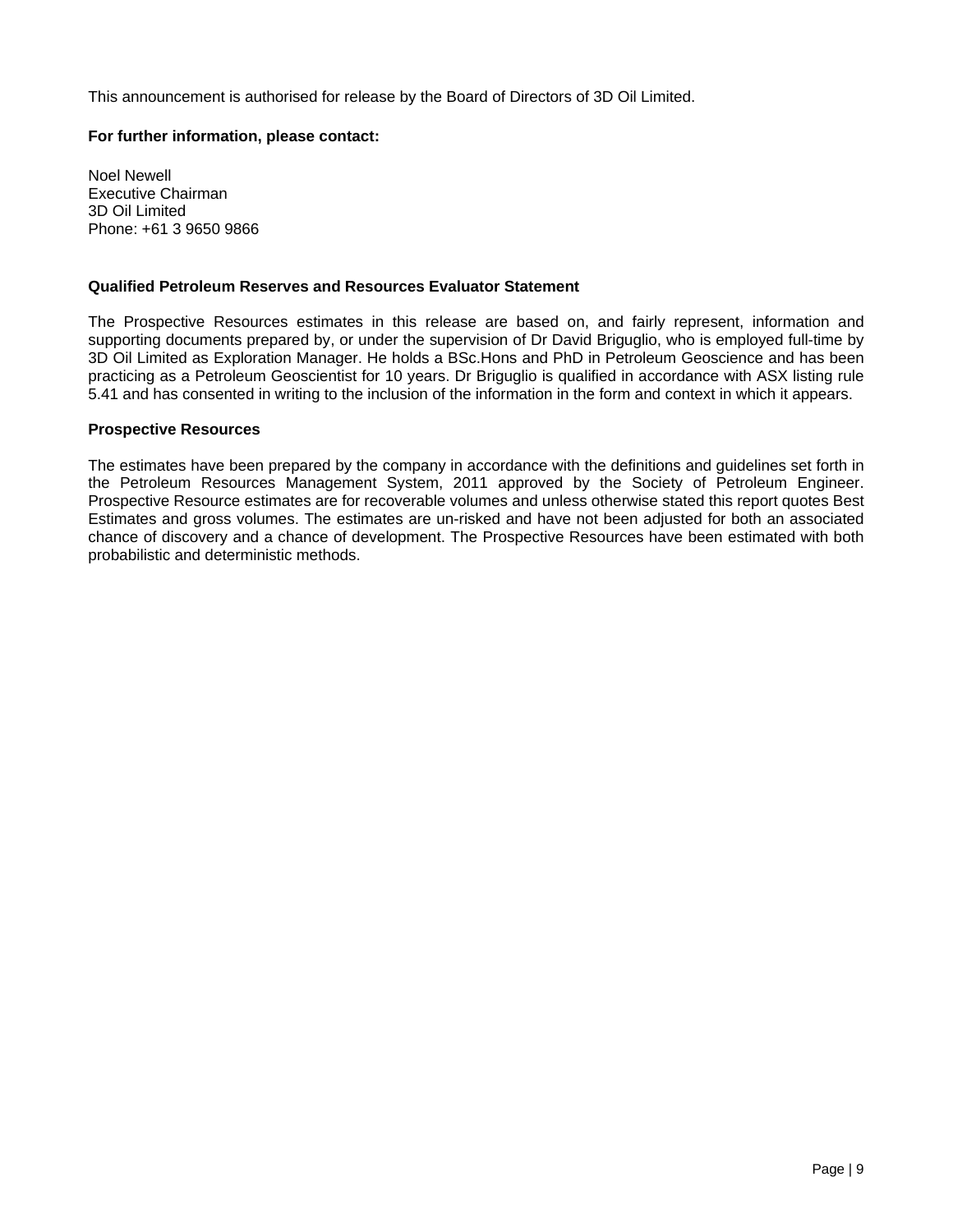## **Appendix 5B**

## **Mining exploration entity or oil and gas exploration entity quarterly cash flow report**

Name of entity 3D Oil Limited ABN Quarter ended ("current quarter") 40 105 597 279 30 September 2020

|     | <b>Consolidated statement of cash flows</b>       | <b>Current quarter</b><br>\$A'000 | Year to date (3)<br>months)<br>\$A'000 |
|-----|---------------------------------------------------|-----------------------------------|----------------------------------------|
| 1.  | Cash flows from operating activities              |                                   |                                        |
| 1.1 | Receipts from customers                           |                                   |                                        |
| 1.2 | Payments for                                      |                                   |                                        |
|     | exploration & evaluation<br>(a)                   | (17)                              | (17)                                   |
|     | development<br>(b)                                |                                   |                                        |
|     | production<br>(c)                                 |                                   |                                        |
|     | (d)<br>staff costs                                | (123)                             | (123)                                  |
|     | administration and corporate costs<br>(e)         | (223)                             | (223)                                  |
| 1.3 | Dividends received (see note 3)                   |                                   |                                        |
| 1.4 | Interest received                                 | 4                                 | 4                                      |
| 1.5 | Interest and other costs of finance paid          | (3)                               | (3)                                    |
| 1.6 | Income taxes paid                                 |                                   |                                        |
| 1.7 | Government grants and tax incentives              |                                   |                                        |
| 1.8 | Other (provide details if material)               | 45                                | 45                                     |
| 1.9 | Net cash from / (used in) operating<br>activities | (317)                             | (317)                                  |

| 2.  |      | Cash flows from investing activities |       |     |
|-----|------|--------------------------------------|-------|-----|
| 2.1 |      | Payments to acquire or for:          |       |     |
|     | (a)  | entities                             | -     |     |
|     | (b)  | tenements                            | ٠     |     |
|     | (C). | property, plant and equipment        | (31)  | 31  |
|     | (d)  | exploration & evaluation             | (703) | 703 |
|     | (e)  | investments                          | -     |     |
|     |      | other non-current assets             | ٠     |     |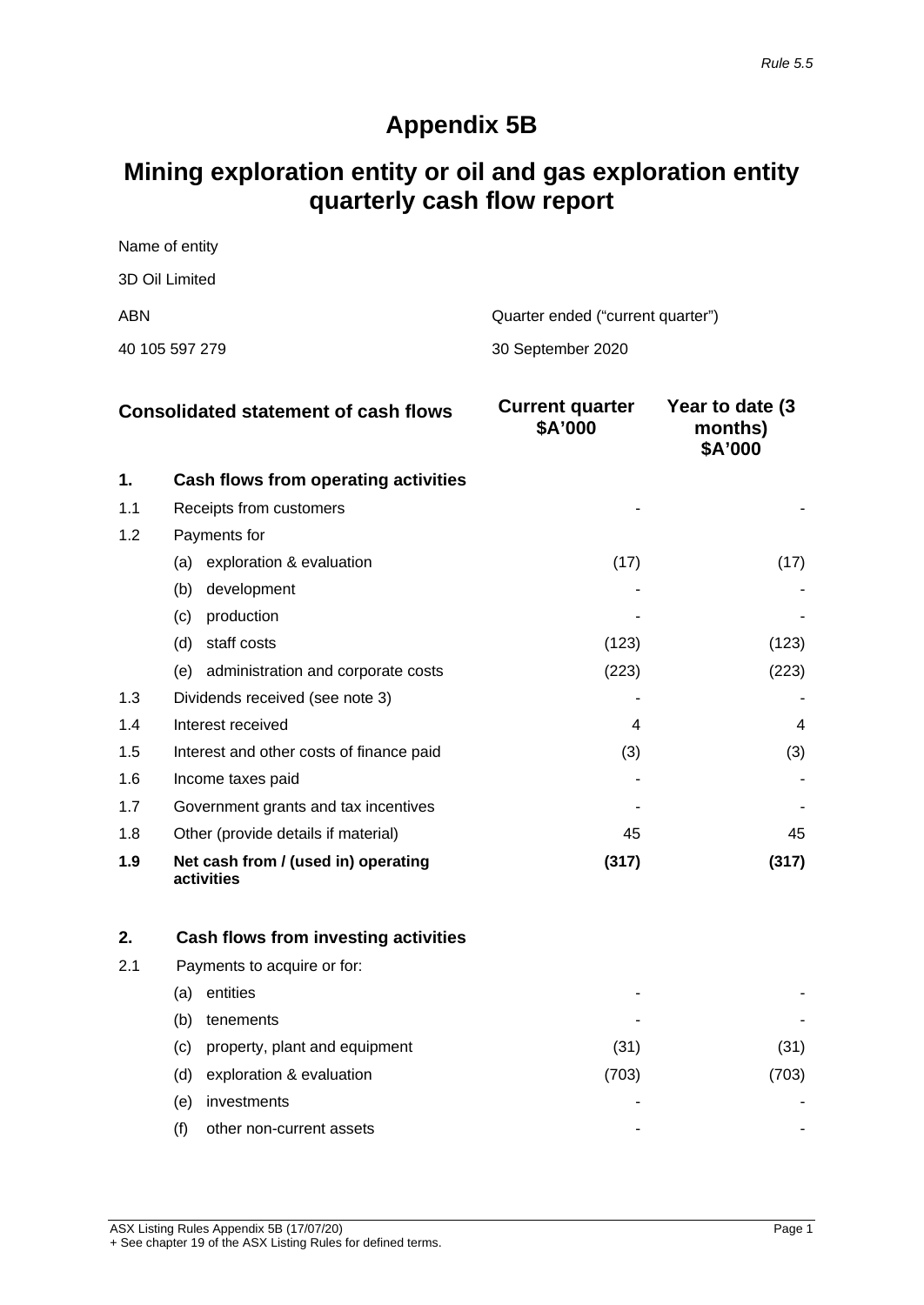|     | <b>Consolidated statement of cash flows</b>       | <b>Current quarter</b><br>\$A'000 | Year to date (3)<br>months)<br>\$A'000 |
|-----|---------------------------------------------------|-----------------------------------|----------------------------------------|
| 2.2 | Proceeds from the disposal of:                    |                                   |                                        |
|     | entities<br>(a)                                   |                                   |                                        |
|     | (b)<br>tenements                                  |                                   |                                        |
|     | property, plant and equipment<br>(c)              |                                   |                                        |
|     | (d)<br>investments                                |                                   |                                        |
|     | other non-current assets<br>(e)                   |                                   |                                        |
| 2.3 | Cash flows from loans to other entities           |                                   |                                        |
| 2.4 | Dividends received (see note 3)                   |                                   |                                        |
| 2.5 | Other (provide details if material)               |                                   |                                        |
| 2.6 | Net cash from / (used in) investing<br>activities | (734)                             | 734)                                   |

| 3.   | Cash flows from financing activities                                                       |     |     |
|------|--------------------------------------------------------------------------------------------|-----|-----|
| 3.1  | Proceeds from issues of equity securities<br>(excluding convertible debt securities)       |     |     |
| 3.2  | Proceeds from issue of convertible debt<br>securities                                      |     |     |
| 3.3  | Proceeds from exercise of options                                                          |     |     |
| 3.4  | Transaction costs related to issues of equity<br>securities or convertible debt securities |     |     |
| 3.5  | Proceeds from borrowings                                                                   |     |     |
| 3.6  | Repayment of borrowings                                                                    |     |     |
| 3.7  | Transaction costs related to loans and<br>borrowings                                       |     |     |
| 3.8  | Dividends paid                                                                             |     |     |
| 3.9  | Other (provide details if material)                                                        | (5) | (5) |
| 3.10 | Net cash from / (used in) financing<br>activities                                          | (5) | (5) |

|     | Net increase / (decrease) in cash and<br>cash equivalents for the period |       |       |
|-----|--------------------------------------------------------------------------|-------|-------|
| 4.1 | Cash and cash equivalents at beginning of<br>period                      | 5.077 | 5.077 |
| 4.2 | Net cash from / (used in) operating<br>activities (item 1.9 above)       | (317) |       |
| 4.3 | Net cash from / (used in) investing activities<br>(item 2.6 above)       | 734   |       |
| 4.4 | Net cash from / (used in) financing activities<br>(item 3.10 above)      | 15.   |       |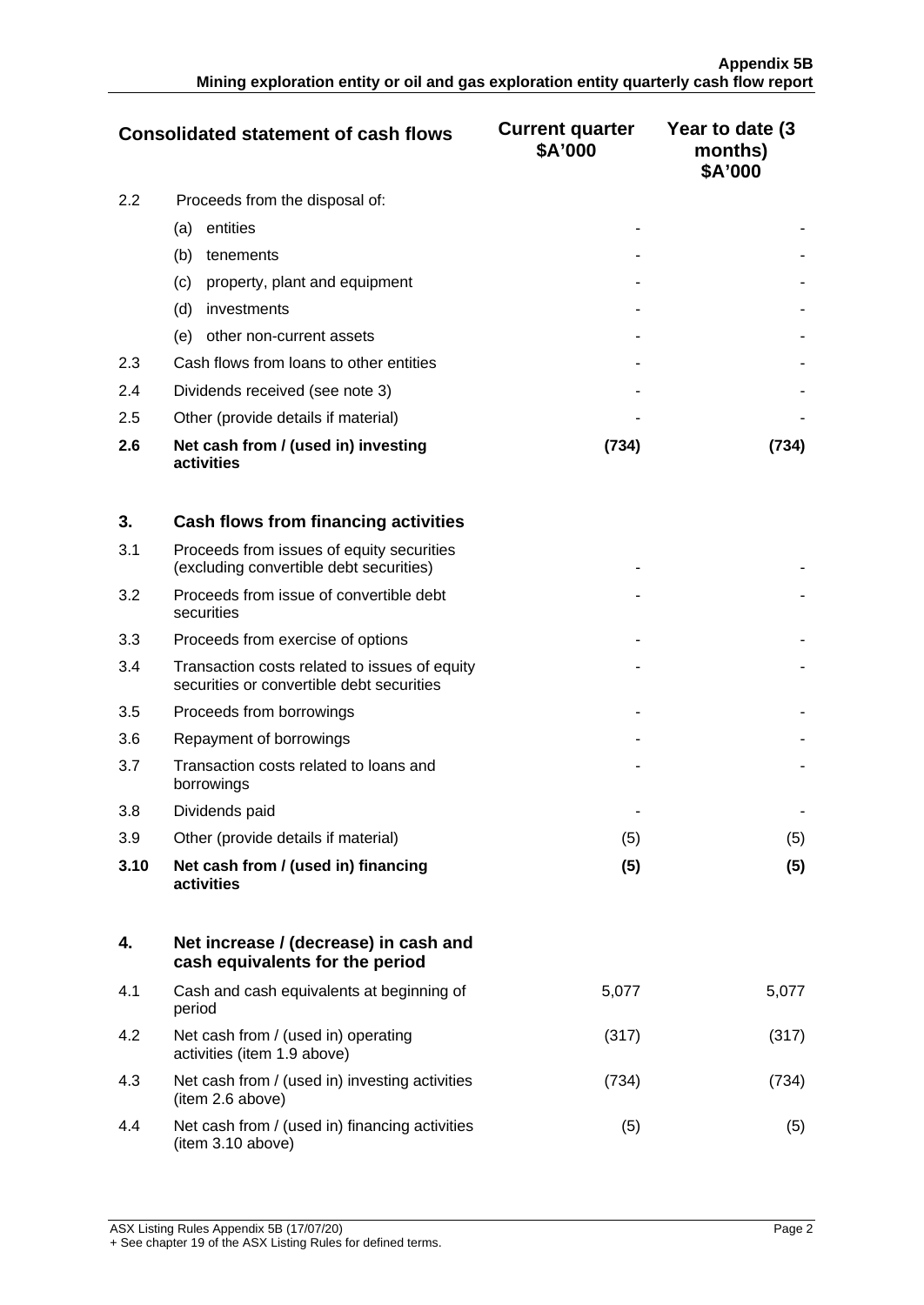| <b>Consolidated statement of cash flows</b> |                                                      | <b>Current quarter</b><br>\$A'000 | Year to date (3)<br>months)<br>\$A'000 |
|---------------------------------------------|------------------------------------------------------|-----------------------------------|----------------------------------------|
| 4.5                                         | Effect of movement in exchange rates on<br>cash held |                                   |                                        |
| 4.6                                         | Cash and cash equivalents at end of<br>period        | 4.021                             |                                        |

| 5.  | Reconciliation of cash and cash<br>equivalents<br>at the end of the quarter (as shown in the<br>consolidated statement of cash flows) to the<br>related items in the accounts | <b>Current quarter</b><br>\$A'000 | <b>Previous quarter</b><br>\$A'000 |
|-----|-------------------------------------------------------------------------------------------------------------------------------------------------------------------------------|-----------------------------------|------------------------------------|
| 5.1 | <b>Bank balances</b>                                                                                                                                                          | 4.021                             |                                    |
| 5.2 | Call deposits                                                                                                                                                                 |                                   |                                    |
| 5.3 | <b>Bank overdrafts</b>                                                                                                                                                        |                                   |                                    |
| 5.4 | Other (provide details)                                                                                                                                                       |                                   |                                    |
| 5.5 | Cash and cash equivalents at end of<br>quarter (should equal item 4.6 above)                                                                                                  | 4.021                             |                                    |

| -6. | Payments to related parties of the entity and their<br>associates                                                                                           | <b>Current quarter</b><br><b>\$A'000</b> |
|-----|-------------------------------------------------------------------------------------------------------------------------------------------------------------|------------------------------------------|
| 6.1 | Aggregate amount of payments to related parties and their<br>associates included in item 1                                                                  |                                          |
| 6.2 | Aggregate amount of payments to related parties and their<br>associates included in item 2                                                                  |                                          |
|     | Note: if any amounts are shown in items 6.1 or 6.2, your quarterly activity report must include a description of, and an<br>explanation for, such payments. |                                          |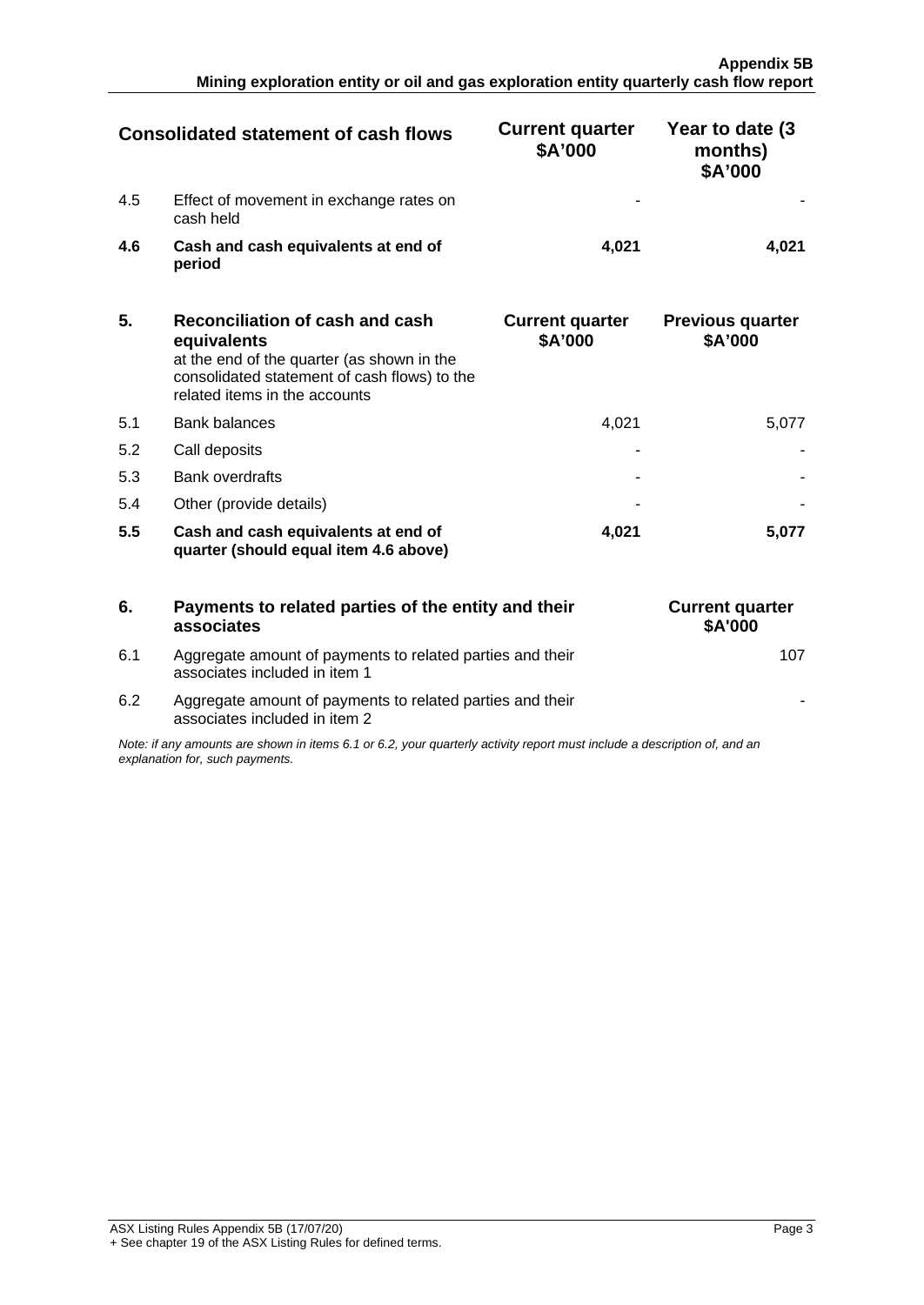#### **Appendix 5B Mining exploration entity or oil and gas exploration entity quarterly cash flow report**

| 7.  | <b>Financing facilities</b><br>Note: the term "facility' includes all forms of financing<br>arrangements available to the entity.<br>Add notes as necessary for an understanding of the<br>sources of finance available to the entity.                                                                                                               | <b>Total facility</b><br>amount at quarter<br>end<br>\$A'000 | Amount drawn at<br>quarter end<br>\$A'000 |
|-----|------------------------------------------------------------------------------------------------------------------------------------------------------------------------------------------------------------------------------------------------------------------------------------------------------------------------------------------------------|--------------------------------------------------------------|-------------------------------------------|
| 7.1 | Loan facilities                                                                                                                                                                                                                                                                                                                                      |                                                              |                                           |
| 7.2 | Credit standby arrangements                                                                                                                                                                                                                                                                                                                          |                                                              |                                           |
| 7.3 | Other (please specify)                                                                                                                                                                                                                                                                                                                               |                                                              |                                           |
| 7.4 | <b>Total financing facilities</b>                                                                                                                                                                                                                                                                                                                    |                                                              |                                           |
| 7.5 | Unused financing facilities available at quarter end                                                                                                                                                                                                                                                                                                 |                                                              |                                           |
| 7.6 | Include in the box below a description of each facility above, including the lender, interest<br>rate, maturity date and whether it is secured or unsecured. If any additional financing<br>facilities have been entered into or are proposed to be entered into after quarter end,<br>include a note providing details of those facilities as well. |                                                              |                                           |
|     |                                                                                                                                                                                                                                                                                                                                                      |                                                              |                                           |

| 8.  | Estimated cash available for future operating activities                                                                                                                                                                        | \$A'000 |  |
|-----|---------------------------------------------------------------------------------------------------------------------------------------------------------------------------------------------------------------------------------|---------|--|
| 8.1 | Net cash from / (used in) operating activities (item 1.9)                                                                                                                                                                       | (317)   |  |
| 8.2 | (Payments for exploration & evaluation classified as investing<br>activities) (item 2.1(d))                                                                                                                                     | (703)   |  |
| 8.3 | Total relevant outgoings (item $8.1 +$ item $8.2$ )                                                                                                                                                                             | (1,020) |  |
| 8.4 | Cash and cash equivalents at quarter end (item 4.6)                                                                                                                                                                             | 4,021   |  |
| 8.5 | Unused finance facilities available at quarter end (item 7.5)                                                                                                                                                                   |         |  |
| 8.6 | Total available funding (item $8.4 +$ item $8.5$ )                                                                                                                                                                              | 4,021   |  |
| 8.7 | Estimated quarters of funding available (item 8.6 divided by<br>item 8.3)                                                                                                                                                       | 3.94    |  |
|     | Note: if the entity has reported positive relevant outgoings (ie a net cash inflow) in item 8.3, answer item 8.7 as "N/A".<br>Otherwise, a figure for the estimated quarters of funding available must be included in item 8.7. |         |  |
| 8.8 | If item 8.7 is less than 2 quarters, please provide answers to the following questions:                                                                                                                                         |         |  |
|     | 8.8.1<br>Does the entity expect that it will continue to have the current level of net operating<br>cash flows for the time being and, if not, why not?                                                                         |         |  |
|     | Answer: N/A                                                                                                                                                                                                                     |         |  |
|     | 8.8.2<br>Has the entity taken any steps, or does it propose to take any steps, to raise further<br>cash to fund its operations and, if so, what are those steps and how likely does it<br>believe that they will be successful? |         |  |
|     | Answer: N/A                                                                                                                                                                                                                     |         |  |
|     | 8.8.3<br>Does the entity expect to be able to continue its operations and to meet its business<br>objectives and, if so, on what basis?                                                                                         |         |  |
|     | Answer: N/A                                                                                                                                                                                                                     |         |  |
|     | Note: where item 8.7 is less than 2 quarters, all of questions 8.8.1, 8.8.2 and 8.8.3 above must be answered.                                                                                                                   |         |  |